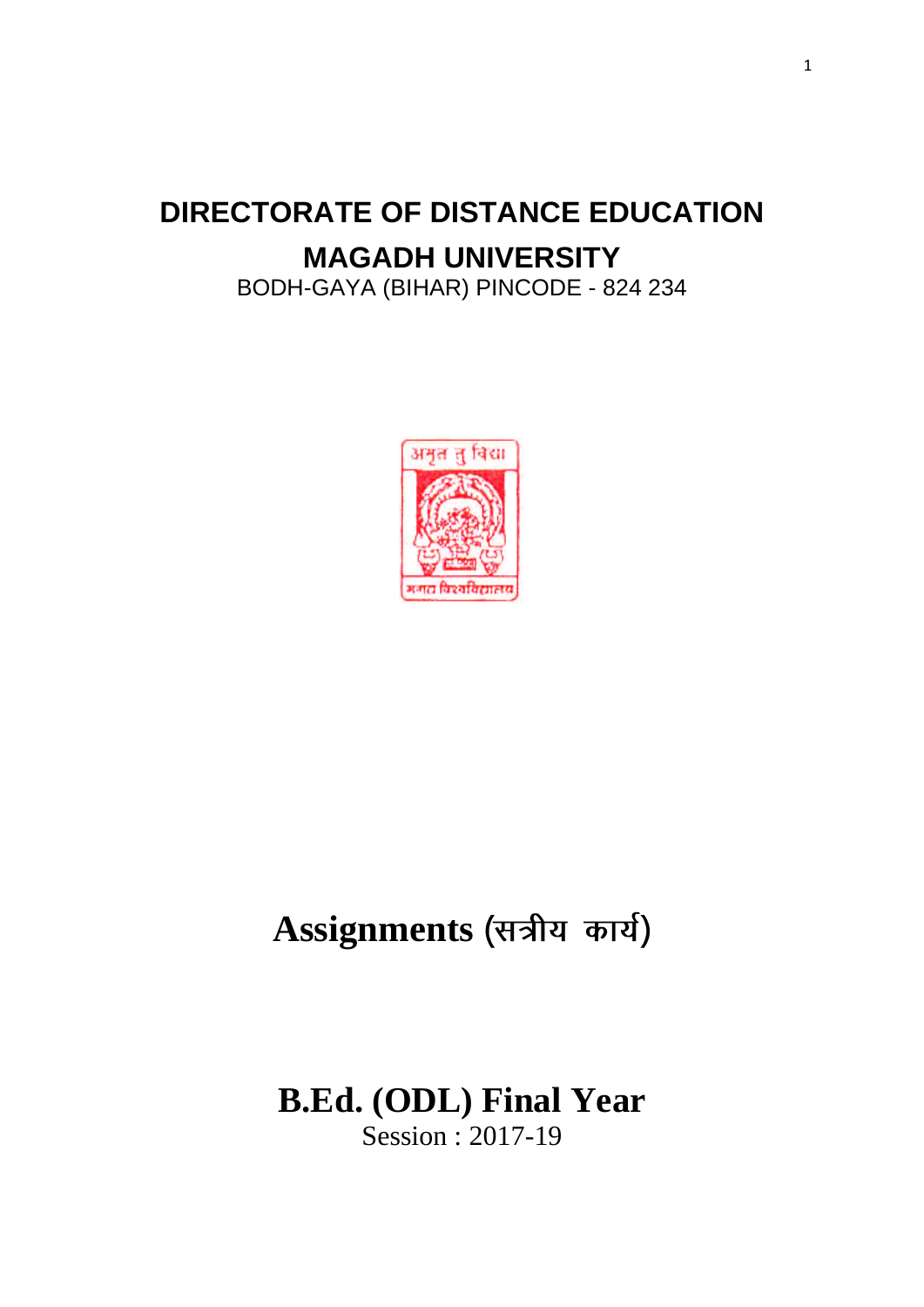### **Course-7b**

### **PSS 1 : TEACHING OF ENGLISH**

(Answer any two questions)

- 1. What are the problems in effective teaching of English as a second languge in Indian schools ? Describe their possible solutions.
- 2. What is the role of drills, exercise vocabulary, spelling, pronunciation in English teaching ? Describe it.
- 3. What are the types of Reading ? Discuss about reading defects and their remedy.

### **PSS 2 : TEACHING OF URDU**

 $\overline{\phantom{a}}$ 

किन्हीं दो प्रश्नों के उत्तर दें।

- 1. माध्यमिक स्तर पर उर्दू शिक्षण की प्रमुख शिक्षण विधियों का उल्लेख करें।
- 2. माध्यमिक स्तर पर उर्दू शिक्षण की समस्याओं की विवेचना करें।
- 3. अादर्श उर्दू शिक्षक की विशेषताओं का उल्लेख करें।

### **PSS 3 : TEACHING OF HINDI**

 $\overline{\phantom{a}}$ 

 $\overline{\phantom{a}}$ 

किन्हीं दो पश्नों के उत्तर दें।

- 1. हिन्दी भाषा शिक्षण के सामान्य एवं विशिष्ट उद्देश्यों की विवेचना करें।
- 2. श्रवण कौशल के अर्थ एवं महत्त्व की व्याख्या करें।
- 3. मद्य शिक्षण की विधियों का उल्लेख करें।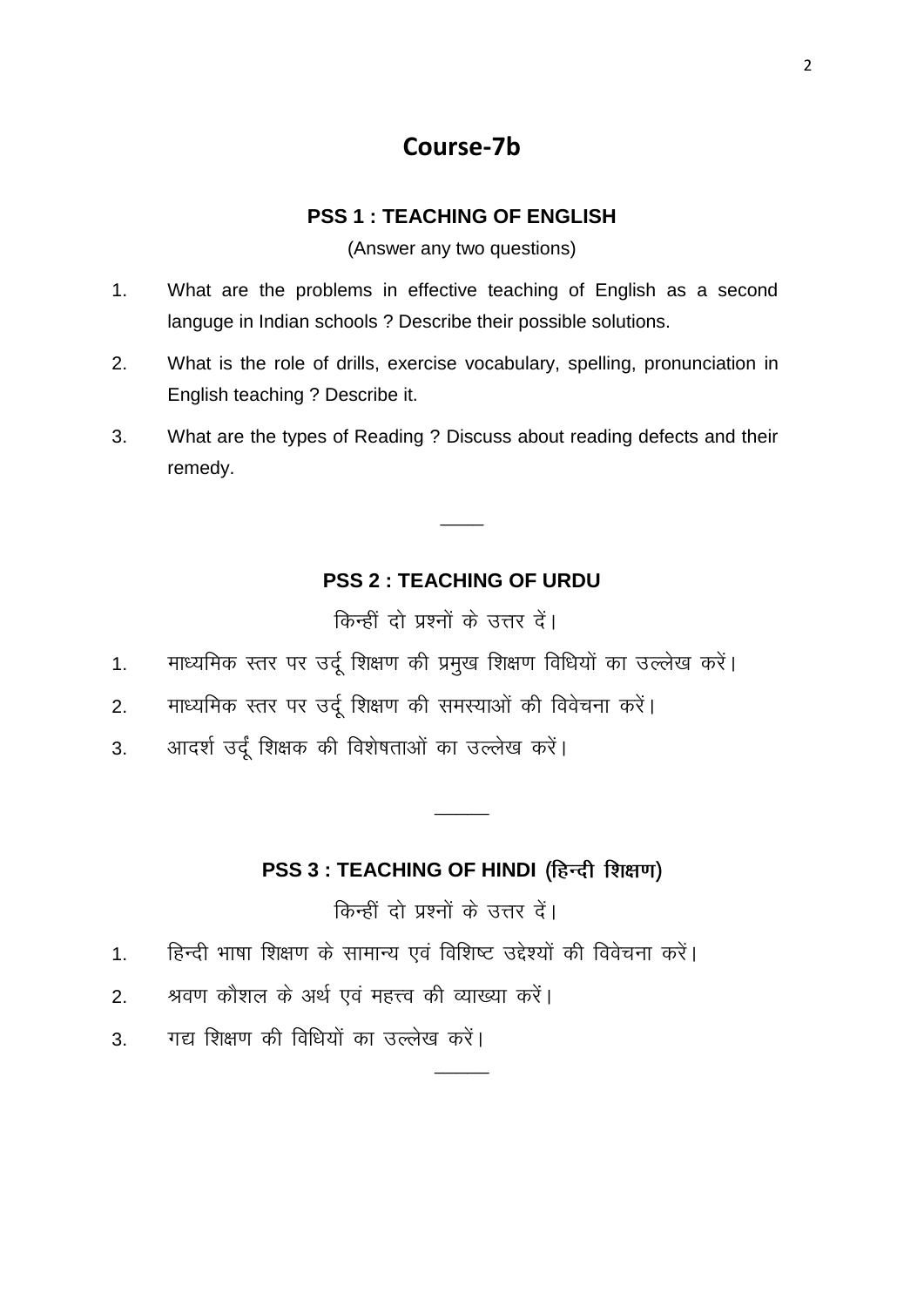### **PSS 4 : TEACHING OF SANSKRIT**

किन्हीं दो प्रश्नों के उत्तर दें।

- 1. संस्कृत शिक्षण की प्रमुख विधियों का उल्लेख करें।
- 2. संस्कृत शिक्षण में श्रव्य–दृश्य सामग्री के महत्त्व की विवेचना करें।
- 3. स्तर पर संस्कृत शिक्षण की समस्याओं का उल्लेख करें।

## गृहविज्ञान शिक्षण

 $-\cdots$ 

### **PSS 5 : Teaching of Home Science**

### **किन्ही दो प्रश्नों िा उत्तर दीजिये|**

Answer any two questions.

- 1. गहविज्ञान शिक्षण के लक्ष्यों और उददेश्यों की उदाहरण सहित व्याख्या करें| Explain aims & objectives of Home Science Teaching with examples.
- 2. गृहविज्ञान शिक्षण में प्रयुक्त विभिन्न शिक्षण विधियों का वर्णन करें| Describe different teaching method used in Home science Teaching.
- 3. भूलमाांकन तमा है? अच्छे भूलमाांकन की वििेषताओां का उलरेख कयें| What is evaluation? Mention the qualities of good evaluation.

------

### **PEDAGOGY OF A SCHOOL SUBJECT – PART-II**

**PSS 7 :** Teaching of Social Science-I

**(History & Civics)**

### **किन्ही दो प्रश्नों िा उत्तर दीजिये|**

Answer any two questions.

- 1. इतिहास/नागरिकशास्त्र के विभिन्न शिक्षण विधियों की व्याख्या कीजिए तथा इसके ग्ण व दोषों की भी चर्चा कीजिये| Describe different methods of teaching History/Civics. Discuss its merits and limitations also.
- 2. इतिहास/नागरिकशास्त्र शिक्षण में पाठ योजना के महत्व की चर्चा कीजिये| पाठ योजना के विभिन्न उपागमों की व्याख्या कीजिए|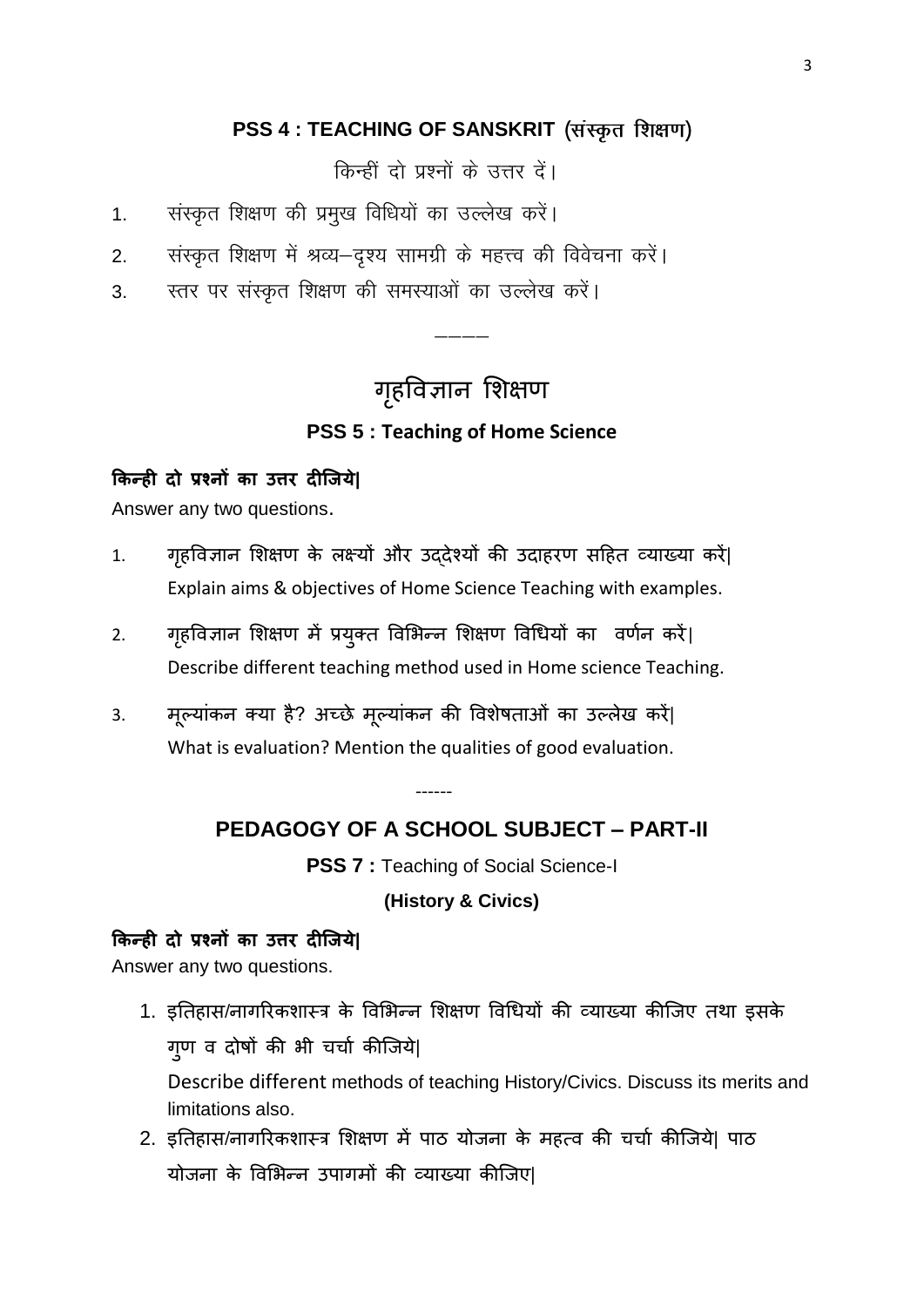Discuss the importance of lesson plan in History/Civics teaching. Explain various approaches of lesson plan.

3. सामाजिक विज्ञान में मूल्यांकन के उददेश्य क्या है? मूल्यांकन के योगात्मक और

संरचनात्मक उपागमों की चर्चा कीजिये|

What are the objectives of evaluation in social science? Discuss summative and formative approaches of evaluation.

----

### **PEDAGOGY OF A SCHOOL SUBJECT – PART-II PSS 8** : Teaching of Social Science-II **(Geography & Economics)**

### **किन्ही दो प्रश्नों िा उत्तर दीजिये|**

Answer any two questions.

1. त्वस्य और उददेश्य में अंतर कीजिये| माध्यमिक स्तर पर भुगोल और अर्थशास्त्र शिक्षण के लक्ष्य और उददेश्यों का वर्णन कीजिये |

Differentiate between aim & objective. Describe aims and objectives of teaching Geography and Economics at secondary level.

2. दृश्य-श्रव्य सहायक सामग्री से क्या समझते है? भूगोल/अर्थशास्त्र शिक्षण में शिक्षण सहायक सामग्री की आवश्यकता तथा महत्त्व की व्याख्या कीजिए|

What do you understand by audio-visual aids? Explain the need and importance of teaching aids in teaching of Geography/Economics.

3. सूक्ष्म-शिक्षण क्या है? सूक्ष्म-शिक्षण के सोपानों का वर्णन कीजिए तथा इसकी उपयोगिता की भी चर्चा कीजिये।

What is micro-teaching? Describe the steps of micro-teaching and also discuss about its utility.

### **PEDAGOGY OF A SCHOOL SUBJECT PSS-9 Teaching of Physical Science**

----

(भौतिक विज्ञान शिक्षण)

### **किन्ही दो प्रश्नों िा उत्तर दीजिये|**

Answer any two questions.

1. सामान्य व विशिष्ट उददेश्य में अंतर कीजिये| विज्ञान शिक्षण के उददेश्यों की व्याख्या कीजिये।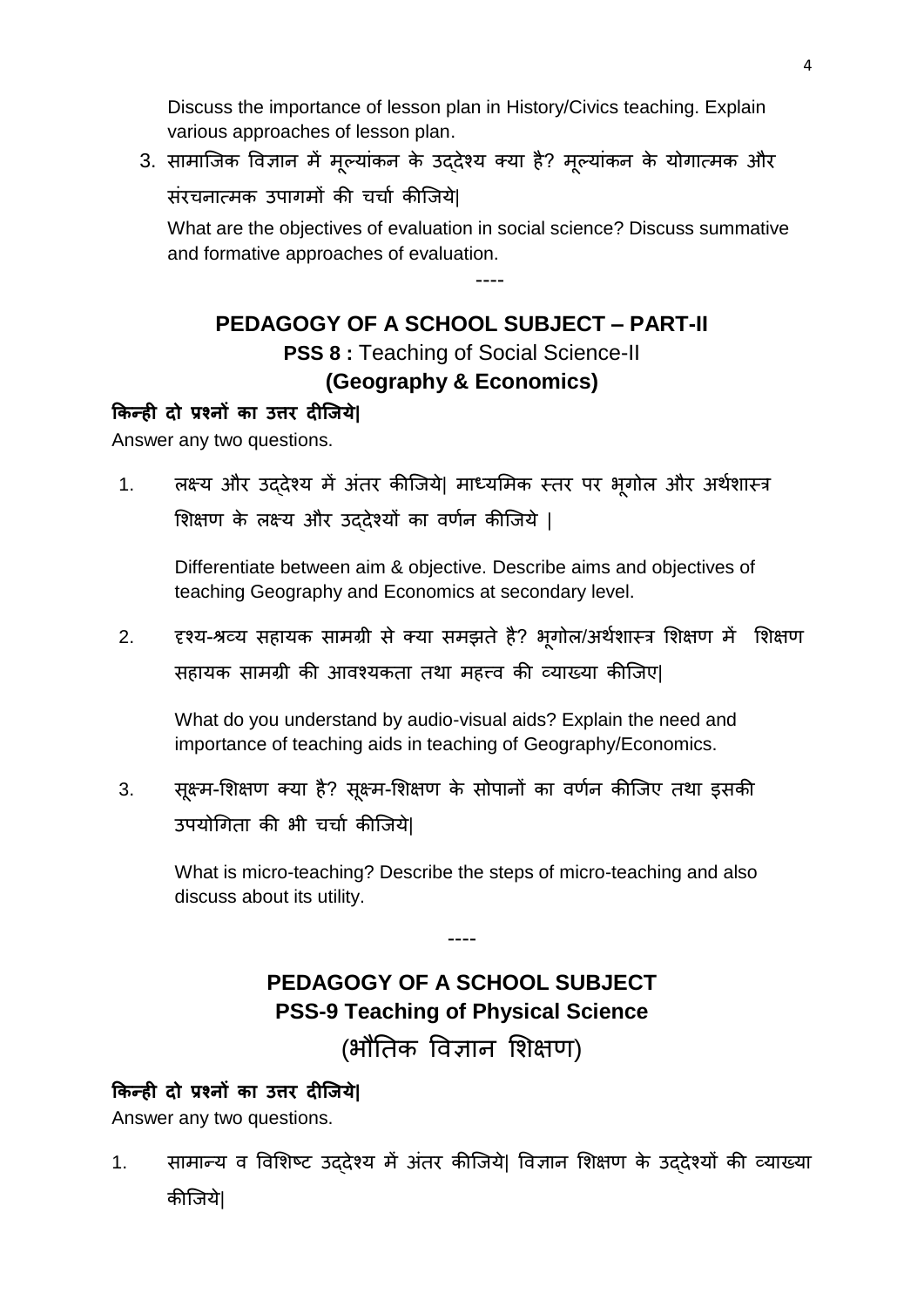Differentiate between general & specific objectives. Explain objectives of Science teaching.

2. सतत एवम् व्यापक मूल्यांकन क्या है ? विज्ञान शिक्षण मे इसकी उपयोगिता का वर्णन कीजिये।

What is continuous and comprehensive evaluation? Describe its utility in science teaching.

3. क्रियात्मक अनुसन्धान क्या है? विज्ञान शिक्षण में इसका उपयोग कैसे करेंगे|

What is Action Research? How it will be used in science teaching.

---

### **PEDAGOGY OF A SCHOOL SUBJECT**

### **PSS-10 Teaching of Biological Science**

(जीव विज्ञान शिक्षण)

# **किन्ही दो प्रश्नों िा उत्तर दीजिये|**

Answer any two questions.

1. जीव विज्ञान शिक्षण में सहायक सामग्री और अन्**देशनात्मक सामग्री के कार्य एवम्** भूमिका की विवेचना कीजिये|

Describe functions & role of teaching aids and instructional materials in teaching of biological science.

2. जीव विज्ञान के अधिगम के विविध उपागमों की चर्चा कीजिये|

Discuss various approaches of learning in biological science.

3. जीव विज्ञान में आप अधिगम का आंकलन कैसे करेंगे? सोदाहरण स्पष्ट कीजिये।

How will you do assessment of learning in biological science? Clarify it with example.

-----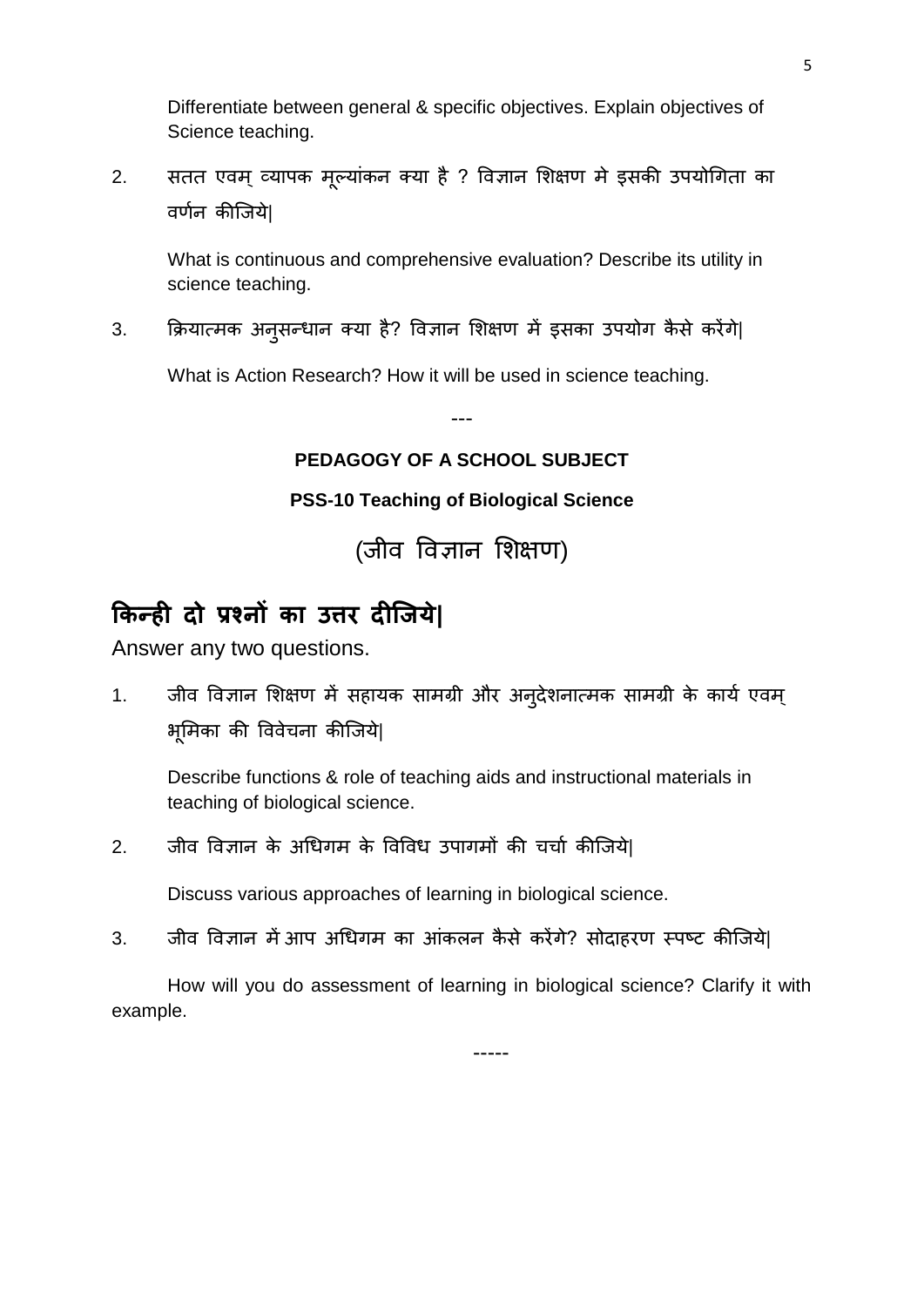# **PEDAGOGY OF A SCHOOL SUBJECT PSS-11 Teaching of Mathematics**

(गणित शिक्षण)

### **किन्ही दो प्रश्नों िा उत्तर दीजिये|**

Answer any two questions.

1. गणित शिक्षण के मूल्यों की व्याख्या कीजिये| विदयालय पाठयक्रम में गणित के महत्व पर प्रकाश डालिए|

Explain values of mathematics teaching. Throw light on the importance of mathematics in school curriculum.

2. गणित में पाठ्यक्रम निर्माण के आधार क्या है? एन.सी.एफ.-2005 में गणित हेत् सझाये गए पाठ्यक्रम क्षेत्रों का संक्षिप्त वर्णन कीजिये|

What are the bases of curriculum construction in mathematics? Describe briefly about suggested curricular areas in mathematics given by NCF-2005.

3. गणित शिक्षण में सहायक सामग्री की क्या भूमिका है? सोदाहरण स्पष्ट कीजिये|

What is the role of Teaching Aid in mathematics teaching? Clarify with example.

# वाणिज्य शिक्षण

----

### PSS-12 Teaching of Commerce

### **किन्ही दो प्रश्नों िा उत्तर दीजिये|**

Answer any two questions.

1. पाठयक्रम से आप क्या समझते है?पाठयक्रम निर्माण के विभिन्न उपागमों की चर्चा कयें|

What do you understand by curriculum? Discuss the different approaches of curriculum design.

2. पाठय-सहगामी क्रियाएं क्या है ? शिक्षण-अधिगम प्रक्रिया में पाठय-सहगामी क्रियाओं की आवश्यकता एवम महत्त्व पर प्रकाश डालिए|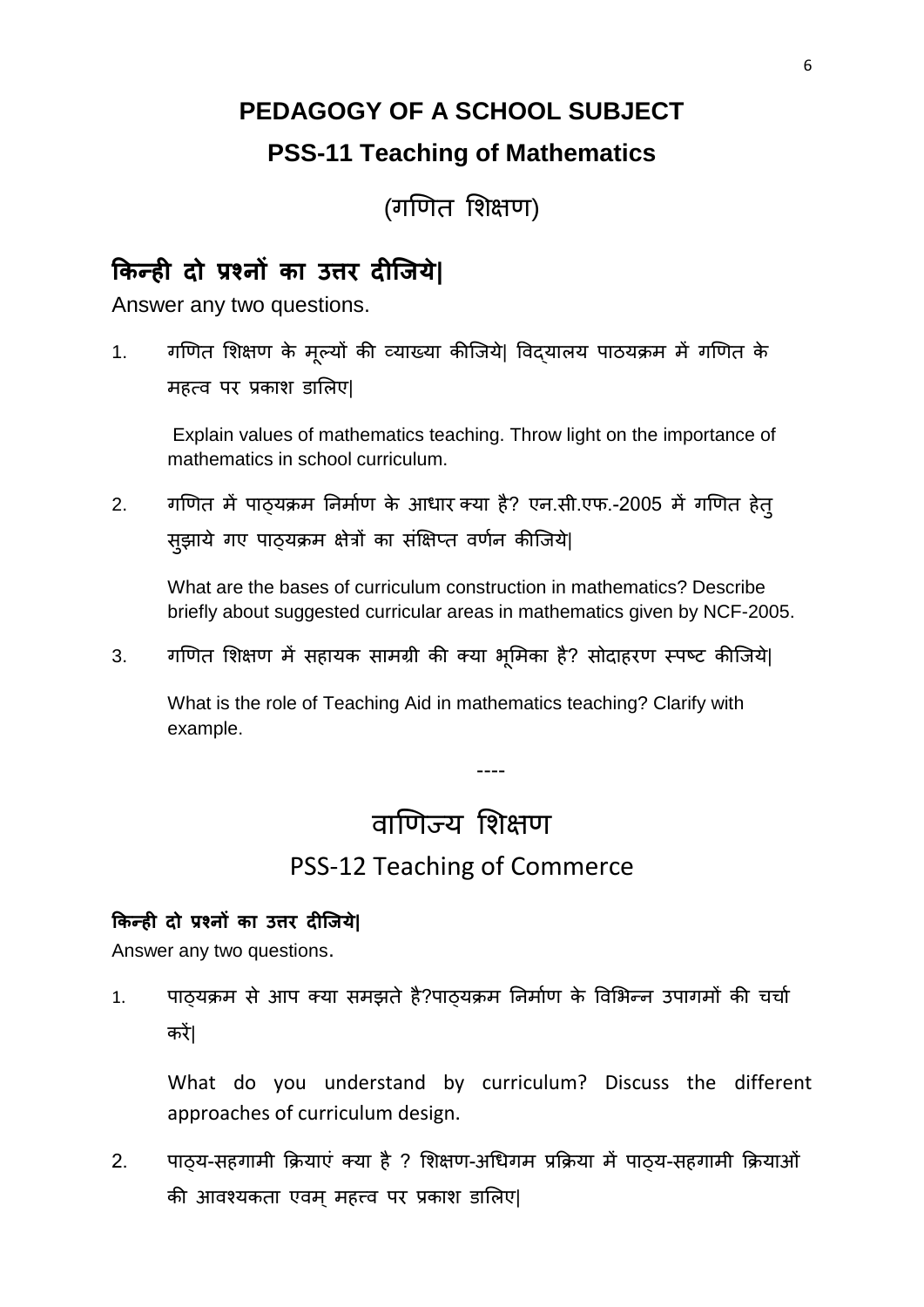What are co-curricular activities? Throw the light on need and importance of co-curricular activities (CCA) in teaching–learning process.

2. पाठ-योजना निर्माण क्या है? पाठ-योजना निर्माण के लक्ष्यों और उददेश्यों का वर्णन कयें|

What is lesson planning? Describe the aims and objectives of lesson planning.

### Course-8

### **KNOWLEDGE AND CURRICULUM**

(Answer any two questions)

- 1. What is need of curriculum in schools ? Describe it in detail. विद्यालयों में पाठयक्रम की आवश्यकता क्या है? विस्तार विस्तार से वर्णन करें।
- 2. What is the role of teacher in implementation of Curriculum ? Explain it. पाठ्यक्रम के अनुप्रयोग में अध्यापक की क्या भूमिका है? इसकी व्याख्या करें।
- 3. Discuss about the determinants. पाठयक्रम के निर्धारकों की विवेचना कीजिए।

### **Course-9 ASSESSMENT FOR LEARNING (अधिगम हेतु आंिऱन)**

 $\overline{\phantom{a}}$ 

### **किन्ही दो प्रश्नों िा उत्तर दीजिये|**

Answer any two questions.

1. निकष-संदर्भित मूल्यांकन तथा मानक-संदर्भित मूल्यांकन क्या है? इनमे अंतर स्पष्ट कीजिये|

What are Criterion-referenced and Norm-referenced evaluation? Differentiate between them.

2. अधिगम के विविध आयाम क्या है? संज्ञानात्मक अधिगम के प्रकारों तथा स्तरों की व्माख्मा कीजजमे |

What are various dimensions of learning? Explain types and levels of cognitive learning.

----

3. परीक्षा की गृणवत्ता बढ़ाने में आई.सी.टी. क्या भूमिका है?वर्णन करें|

Describe the role of ICT in improving quality of examination.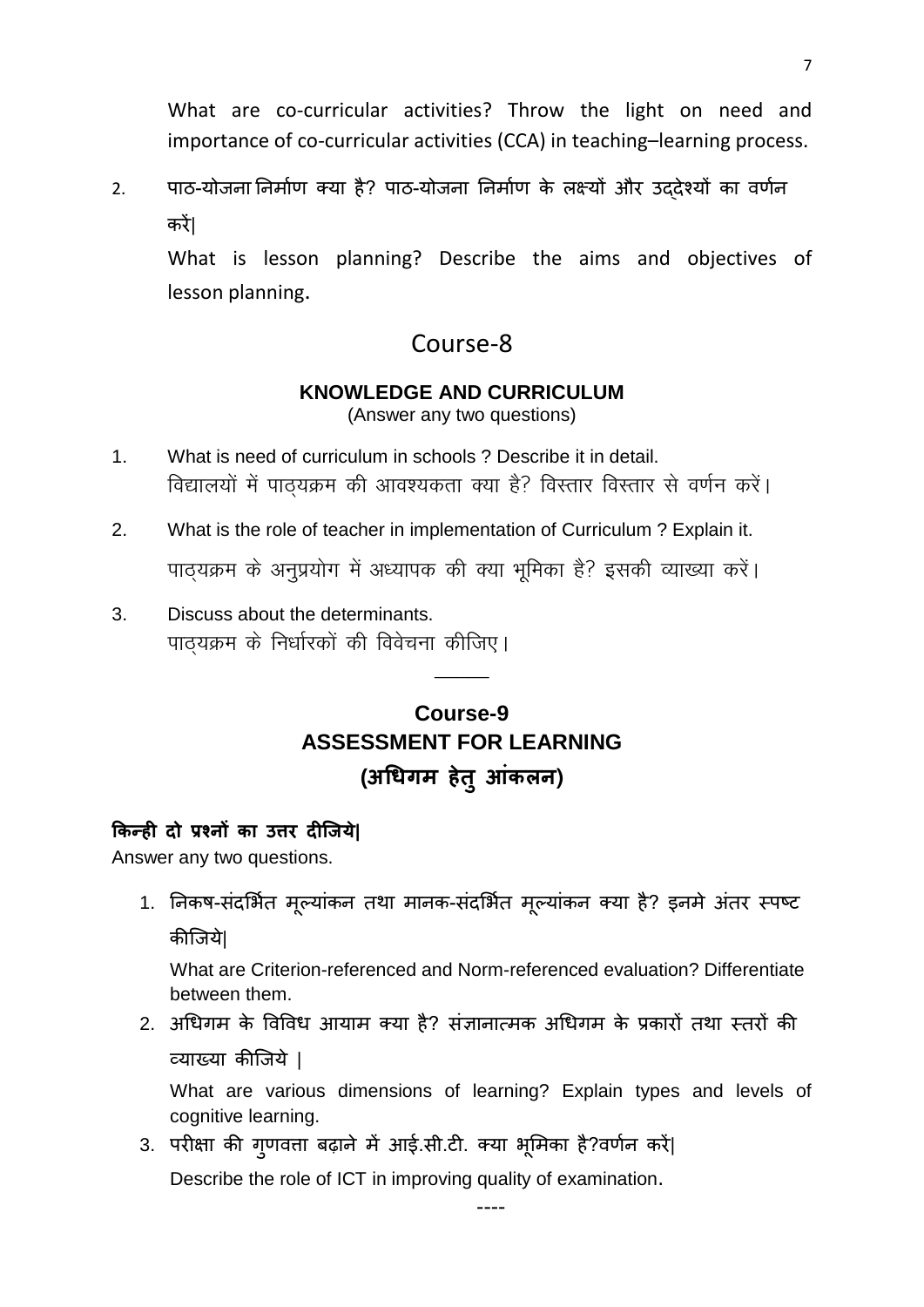# **Course-10 CREATING AN INCLUSIVE SCHOOL (समावेशी ववद्याऱय िा सि ृ न)**

### **किन्ही दो प्रश्नों िा उत्तर दीजिये|**

Answer any two questions.

- 1. समावेशी शिक्षा क्या है? इसके उददेश्यों एवम विशेषताओं का उल्लेख कीजिये| What is inclusive education? Mention its objectives & characteristics.
- 2. शारीरिक नि:शक्तता को परिभाषित कीजिये| इस के विशेषताओं व कारणों का वर्णन कीजिये ।

Define physical disabilities. Describe its characteristics & causes.

3. समावेशी शिक्षा को लागू करने के सन्दर्भ में शिक्षा का अधिकार अधिनियम 2009 की भूमिका का विश्लेषण कीजिये|

Analyze the role of the Right to Education 2009 in implementing inclusive education.

----

# **Course-11 (OPTIONAL) GUIDANCE & COUNSELLING (ननदेशन एवम ्परामश)श**

### **किन्ही दो प्रश्नों िा उत्तर दीजिये|**

Answer any two questions.

- 1. निर्देशन क्या है? इसके सिदधान्तो की व्याख्या कीजिये| What is guidance? Explain its principles.
- 2. परामर्श क्या है? इसके विविध उपागमों पर प्रकाश डालिए|

What is counseling? Throw light on its various approaches.

3. मनोवैज्ञानिक परीक्षण से क्या समझते है? निर्देशन सेवाओं में मनोवैज्ञानिक परीक्षणों

की आवश्यकता का उल्लेख कीजिये।

What do you understand by psychological test? Mention about the need of psychological test in guidance services.

---